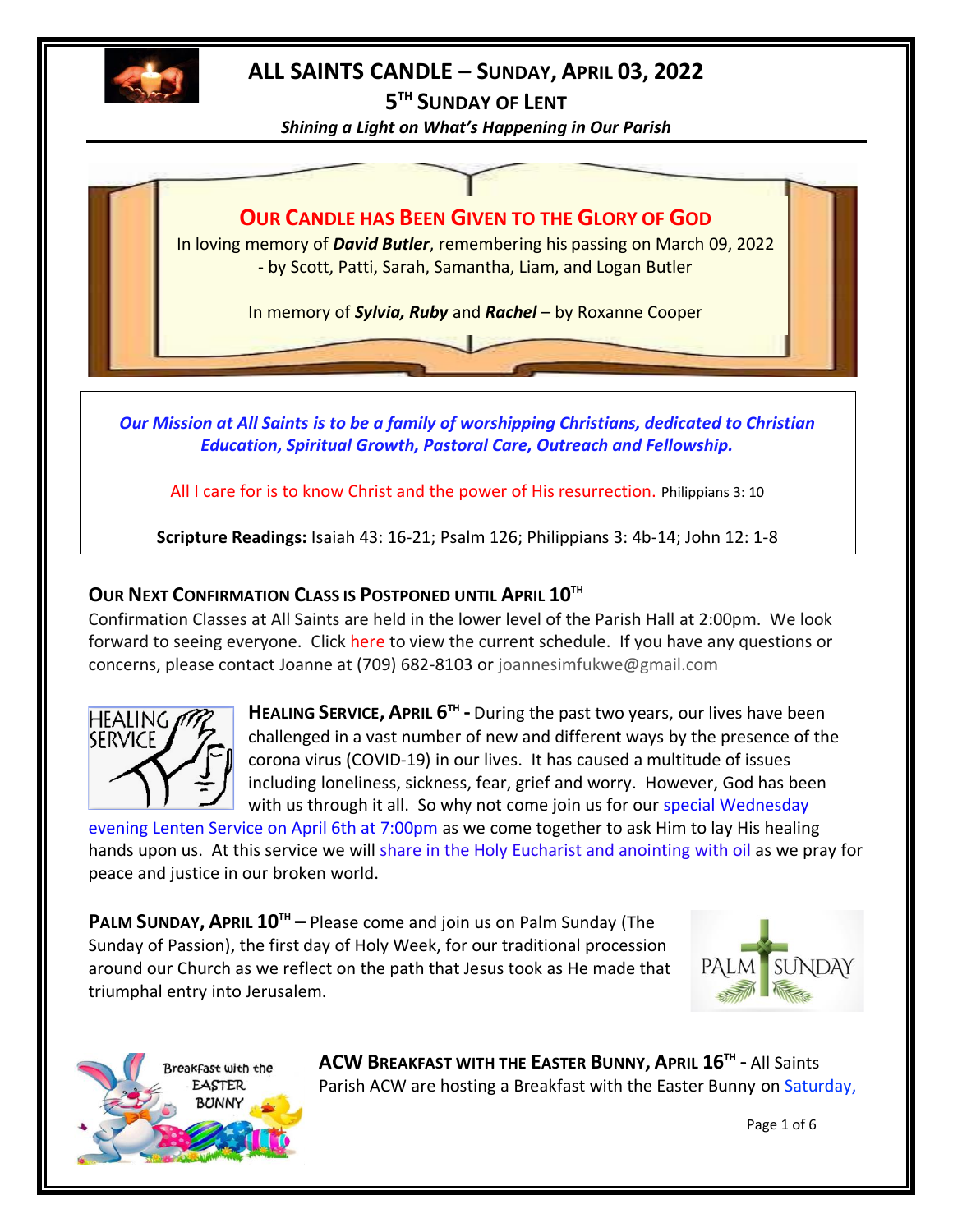April 16<sup>th</sup>, from 8:30am – 11:30am. Adults \$10 and Children \$5. Come along and bring a friend and the kids for some special attractions with the Easter Bunny. All are welcome.

## **MEN'S FELLOWSHIP GROUP RETURNS, APRIL 21**

We are delighted to announce that our Men's Fellowship group is returning on Thursday, April 21 at 7:00pm. Please join us in our Parish Hall for some renewed fun and fellowship. If you have any questions, please contact Percy Greenslade at 682-1180





**ST. GEORGE'S DAY TAKE-OUTS, APRIL 22 & 23 -** In just four weeks we will be hosting our annual St George's Day Business and Community Take-Out Cold Plates. With the severe restrictions of COVID behind us, we really need your help to make this the great success it always was. The cost is only **\$15**. There are many ways you can help:

- Make salads / peel potatoes / slice tomatoes / make coleslaw
- Canvas your office and co-workers to place an order and we will

deliver it. Order forms are available from Aura Farrell or Enid Haines, or just call the Office at 834-4501

- If you are available, perhaps you could help out on the assembly line early Friday morning (April 22) and/or maybe not-so-early on Saturday morning
- In just an hour or two you could help deliver the meals on either Friday or Saturday morning, or maybe even both

Please mark your calendars: Friday, April 22<sup>nd</sup> for business orders, and Saturday, April 23<sup>rd</sup> for community orders.

**PWRDF - UKRAINE EFFORT -** PWRDF is supporting the emergency response of those displaced by the invasion of Ukraine through its partner ACT Alliance with \$20,000, and is accepting donations. As the war in Ukraine began on February 24, tens of thousands of Ukrainians became displaced, fleeing for safety in neighbouring countries. ACT member Hungarian Interchurch Aid, who has been working in Ukraine for more than 25 years in humanitarian and development projects, has already shipped 28 tons of food to support those fleeing to Hungary,



and their staff has been working with refugees at the Ukraine/Hungary border. Donations to PWRDF for Ukraine can be made by emailing pwrdf@pwrdf.org or by mail at PWRDF 80 Hayden Street, Toronto, ON M4Y 3G2. **Please specify it is for Ukraine**.

# **DONATIONS FOR THE GATHERING PLACE**

As a part of their Christian Response, this year's Confirmation Class are collecting personal care and hygiene items for the Gathering Place. If anyone in the congregation would like to help, donations will be accepted until April 24<sup>th</sup>. Items being collected include: razors, shaving cream, soap, body wash, shampoo, face clothes, hand towels, socks and underwear, etc. The Confirmation Class thanks you for your support!!!

*THE CANDLE – All Saints CBS –April 03, 2022* Page 2 of 6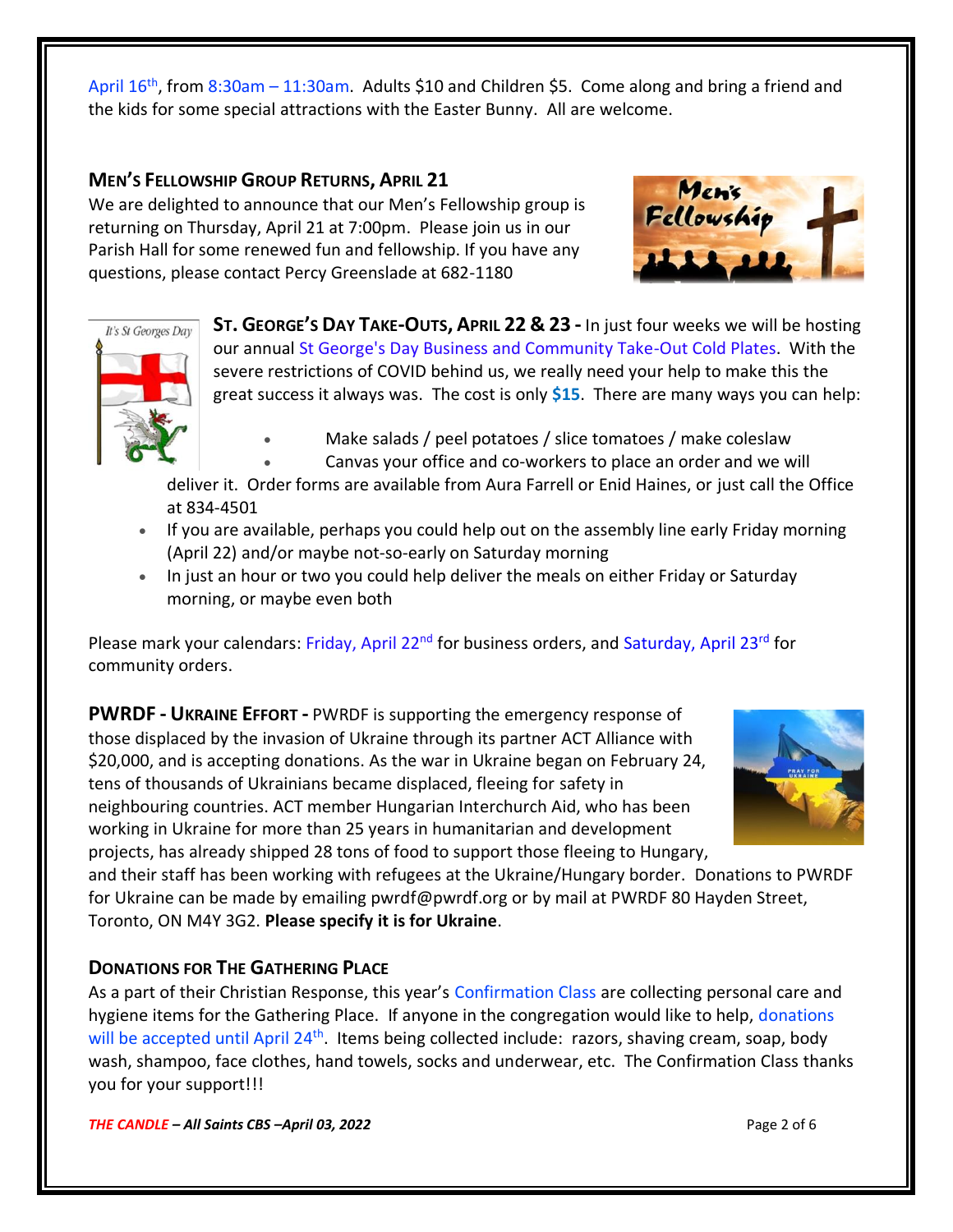#### **NOMINATIONS FOR VESTRY**

There are currently 7 positions open for election. If you are interested in a seat on Vestry, and being a part of this exciting management Team, please forward your name to the Parish Secretary at… [secretary@allsaintsparish.ca](mailto:Nominations%20for%20Vestry%20%20There%20are%20currently%207%20positions%20open%20for%20election.%20%20If%20you%20are%20interested%20in%20a%20seat%20on%20Vestry,%20and%20being%20a%20part%20of%20this%20exciting%20management%20Team,%20please%20forward%20your%20name%20to%20the%20Parish%20Secretary%20at…%20secretary@allsaintsparish.ca%20%20?subject=Nominations%20for%20Vestry)

## **AGM COMMITTEE REPORTS**

Committee Chairs are asked to prepare their annual reports in preparation for our AGM, which is tentatively scheduled for April 24<sup>th</sup> (subject to change). Please email them to the Parish Secretary at [secretary@allsaintsparish.ca](mailto:Committee%20Chairs%20are%20asked%20to%20prepare%20their%20annual%20reports%20in%20preparation%20for%20our%20AGM,%20which%20is%20tentatively%20scheduled%20for%20April%2024th%20(subject%20to%20change).%20%20Please%20email%20them%20to%20the%20Parish%20Secretary%20at%20secretary@allsaintsparish.ca%20%20?subject=AGM%20Committee%20Report)



**BIRTHDAY SUNDAY -** Our traditional "Birthday Sunday" - the first Sunday of every month - is back!!!

On this Sunday, we as a Parish Family acknowledge all those who will be celebrating a birthday in each month.

**ALL SAINTS TEA ROOM -** Our Tea Room is once again at full capacity and there is not need to pre-register anymore. We would like to thank all those who continue to attend and support our Wednesday luncheons, and we certainly look forward to seeing you each week for some great food, fun, and fellowship. Many thanks to Enid and her Team. If you have any questions, please contact Enid Haines at 682-9367, or Aura at 682-3775.



**JOIN OUR LIVE STREAMING TEAM -** Our Parish has been receiving some great feedback with respect to our Live Streaming of Church services on FaceBook, and later archiving them on YouTube. This takes a degree of effort, and we have grown to the stage that we now need to expand beyond our current Team of two. If you feel you could help us with this *very rewarding ministry*, we would love to have you on our Team. It is not as complicated as one might think, so please do not be intimidated just because you have never been involved in broadcasting before. Neither were we!!!! If you are able to assist, please contact the Communications Team via email at: communications@allsaintsparish.ca

**PARISH HALL IS NOW AVAILABLE FOR ALL RENTALS –** We are delighted that our Parish Hall is now available for all types of rentals: Baby Showers, Bridal Showers, Weddings, Business Meetings, and any other organizations needing a place to meet. To place your booking, please call our Office at 834- 4501, or via email at office@allsaintsparish.ca



**DO WE HAVE YOUR EMAIL ADDRESS? -** Email has become one of the quickest ways for our Parish to keep you informed. If we do not already have your email address on file, or you are not regularly receiving our bulletins and information updates, we would love to deliver them to you. Please email it to [communications@allsaintsparish.ca,](mailto:communications@allsaintsparish.ca?subject=eMail%20Address%20Update) or simply [click here](http://allsaintsparish.ca/email_updates) to complete our online email registration form.

*THE CANDLE – All Saints CBS –April 03, 2022* Page 3 of 6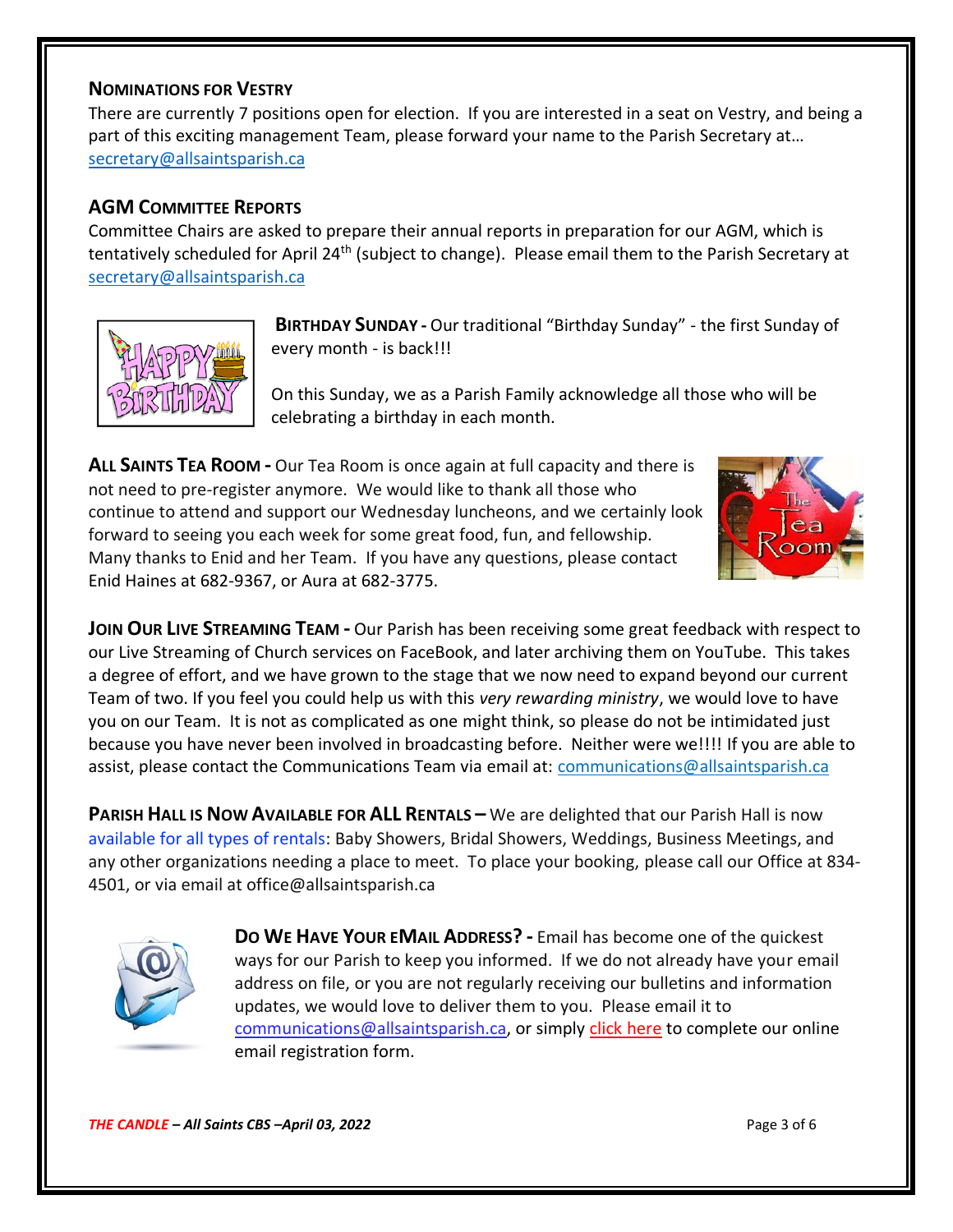**SPONSORING 'THE CANDLE' -** We invite you to sponsor our weekly bulletin, **'***THE CANDLE***'**, and have it dedicated in memory of a loved one. Your personal tribute will be prominently posted on the Bible graphic located at the top of the front page, and your kind donation of \$25 would be greatly appreciated. Additionally, you can honor a loved one by posting your



favourite picture, along with a memorial verse, and your kind donation of \$50 for this full-page tribute is greatly appreciated. A paper copy of '*THE CANDLE*' is distributed at all Sunday services, and a digital copy is permanently archived on our Parish website at [allsaintsparish.ca](http://allsaintsparish.ca/thecandle.html)

**CHURCH OFFERTORY ENVELOPES -** We encourage you to continue to use our secure mail drop-slot,



located at the top of the stairs, just to the left of the main entrance of our Parish Hall. You may also e-Transfer your offering via Interac simply by emailing it to [donations@allsaintsparish.ca.](mailto:donations@allsaintsparish.ca) And of course, we always encourage you to consider signing up for our eGivings program which automatically deposits your offering at whatever interval you choose: weekly, bi-weekly, or monthly. Simply [click here](http://allsaintsparish.ca/egiving-online-information-form) to register, or go to our website and

follow the eGiving notes. If you have [any](https://wfsites-to.websitecreatorprotool.com/870a5dd5.com/Admin/%7BSK_NODEID__22939341__SK%7D) questions, please email your Finance Team at [finance@allsaintsparish.ca,](mailto:finance@allsaintsparish.ca) or call our Office at 834-4501.

## **IN MEMORIAM – ELECTRONIC ROAD SIGN**

- In memory of *David Butler*, remembering his passing on March 09, 2022 by Dale & Joanne Bickford
- In memory of *David Butler*, remembering his passing on March 09, 2022 by Norman & Shirley Noseworthy
- In memory of *David Butler*, remembering his passing on March 09, 2022 by Roy Newman
- In loving memory of *David Butler*, remembering his passing on March 09, 2022 by comrade and friend, Colonel Adrian Heffernan
- In loving memory of *David Butler*, remembering his passing on March 09, 2022 by brother Boyd & Jeanette and Family – "Love and Miss You"
- In memory of *David Butler*, remembering his passing on March 09, 2022 by Robert & Marjorie Taylor
- In memory of *David Butler*, remembering his passing on March 09, 2022 by Rendell & Karen Taylor
- In memory of *David Butler*, remembering his passing on March 09, 2022 by Colleen Banfield
- In memory of *David Butler*, remembering his passing on March 09, 2022 by Dianne Milley
- In memory of *David Butler*, remembering his passing on March 09, 2022 by Larry & Anne Marie Marrie
- In memory of *David Butler*, remembering his passing on March 09, 2022 by Adam & Deena Fagan
- In memory of *David Butler*, remembering his passing on March 09, 2022 by Helen Evans
- In loving memory of *David Butler*, remembering his passing on March 09, 2022 by comrade and friend, Calvin Butler
- In loving memory of *David Butler*, remembering his passing on March 09, 2022 William & Joan Blackmore

*THE CANDLE – All Saints CBS –April 03, 2022* Page 4 of 6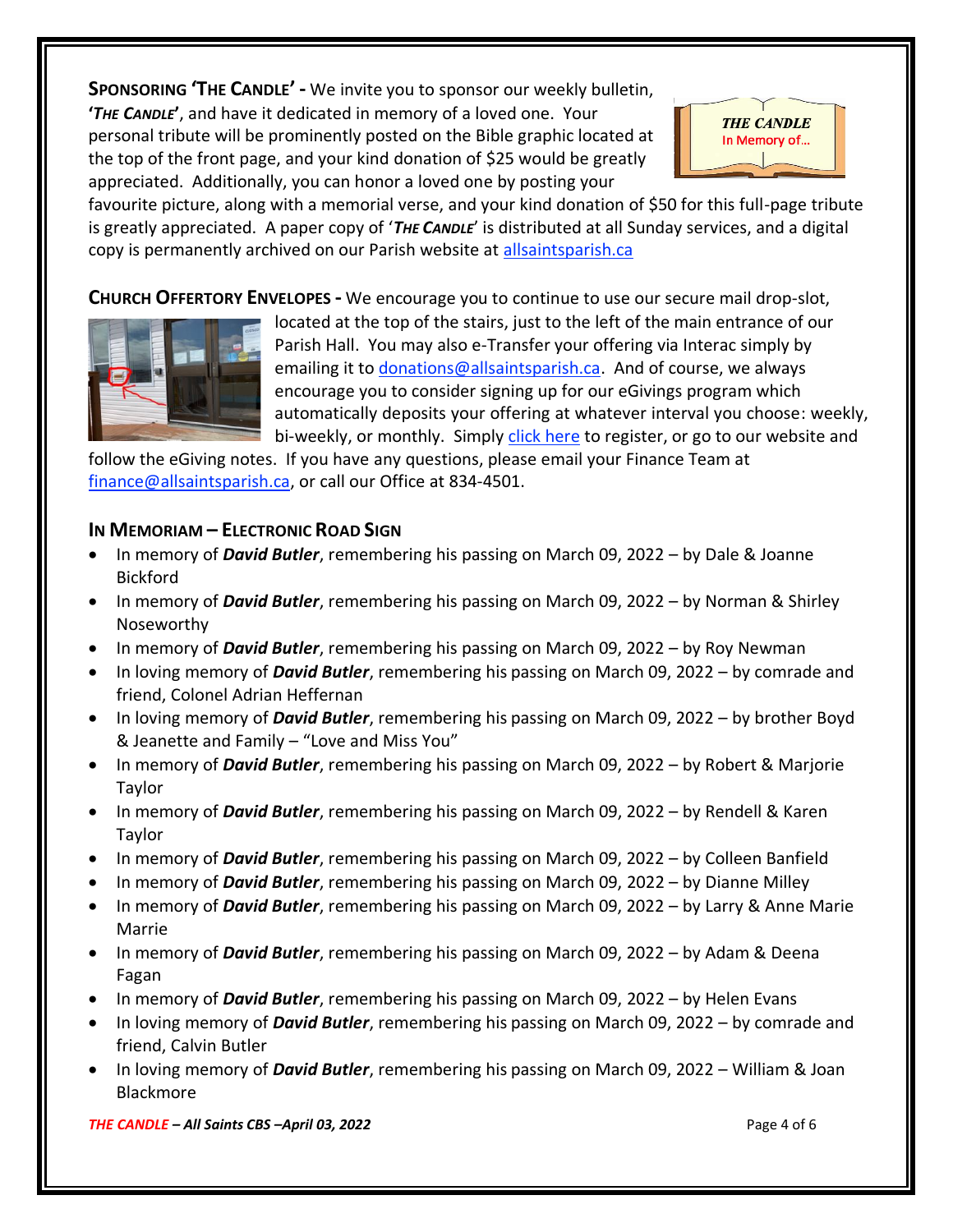- In loving memory of *David Butler*, remembering his passing on March 09, 2022 David & Debbie Bussey
- In loving memory of *David Butler*, remembering his passing on March 09, 2022 Bert & Joan Butler
- In loving memory of *David Butler*, remembering his passing on March 09, 2022 Ruby Leawood
- In loving memory of *David Butler*, remembering his passing on March 09, 2022 Mike & Lisa **Crotty**
- In memory of *David Butler*, remembering his passing on March 09, 2022 by Les & Marg Haines
- In memory of *David Butler*, remembering his passing on March 09, 2022 by Elaine Summers and Family
- In memory of *David Butler*, remembering his passing on March 09, 2022 by Ray & Goldie Fagan
- In memory of *David Butler*, remembering his passing on March 09, 2022 by Marjorie Pope

### **IN MEMORIAM – FOOD BANK**

- In memory of *David Butler*, remembering his passing on March 09, 2022 by Fred & Paula Casey
- In memory of *David Butler*, remembering his passing on March 09, 2022 by Judy Cairns
- In memory of *David Butler*, remembering his passing on March 09, 2022 by Effie Taylor
- In memory of *David Butler*, remembering his passing on March 09, 2022 by Mel & Pearl Ingram
- In loving memory of *David Butler*, remembering his passing on March 09, 2022 Ruby Leawood

### **IN MEMORIAM – GENERAL OPERATIONS**

• In memory of *Mike Bolger* – by Joe & Lori Porter

# **IN MEMORIAM –UKRAINE FUND**

• In loving memory of *Doug Rideout* – by Roxanne and Family